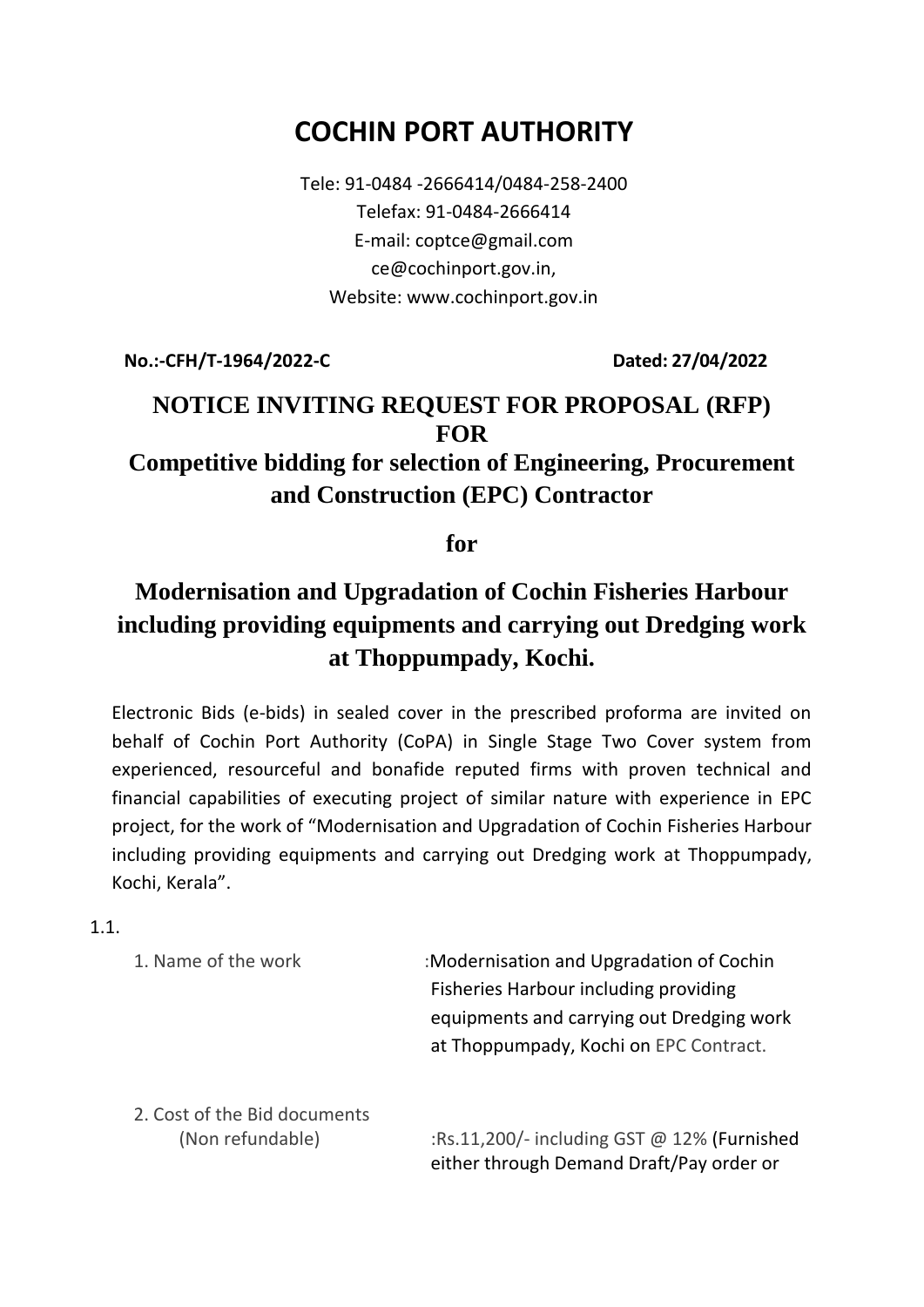|                                                                            | Banker's Cheque drawn in favour of Financial<br>Adviser & Chief Accounts Officer, CoPA from<br>any Nationalised Bank/Scheduled Bank in<br>India)                                                                                                                                                                                                                                                                                                                                                                                                                                                       |
|----------------------------------------------------------------------------|--------------------------------------------------------------------------------------------------------------------------------------------------------------------------------------------------------------------------------------------------------------------------------------------------------------------------------------------------------------------------------------------------------------------------------------------------------------------------------------------------------------------------------------------------------------------------------------------------------|
| 3. Estimated cost                                                          | : Rs.9197 Lakhs                                                                                                                                                                                                                                                                                                                                                                                                                                                                                                                                                                                        |
| 4. Period of contract                                                      | : 18 (Eighteen) months from the Date of<br>Commencement                                                                                                                                                                                                                                                                                                                                                                                                                                                                                                                                                |
| 5. Bid Security/EMD                                                        | :Rs.50 Lakhs (Rupees Fifty lakhs only) Furnished<br>either through Demand Draft/Pay order or<br>Banker's Cheque drawn in favour of Financial<br>Adviser & Chief Accounts Officer, CoPA from<br>any Nationalised Bank/Scheduled Bank in<br>India or through an irrevocable Bank<br>Guarantee (BG) valid for a period of 180 days<br>plus 60 days claim period, calculated from<br>the Bid Due Date, enforceable and<br>encashable at Kochi, drawn from any<br>Nationalised Bank/ Scheduled Bank<br>operating in India.<br>6. Period of issue of Bid Documents: 03.05.2022 10.00 Hrs to 24.05.2022 15.00 |
|                                                                            | <b>Hrs</b>                                                                                                                                                                                                                                                                                                                                                                                                                                                                                                                                                                                             |
| 7. Last date and time of submission: 15.00 hrs IST on 24-05-2022<br>of Bid |                                                                                                                                                                                                                                                                                                                                                                                                                                                                                                                                                                                                        |
| 8. Date and time of opening of<br><b>Bid (Technical Bid)</b>               | : 15.30 hrs IST on 24-05-2022                                                                                                                                                                                                                                                                                                                                                                                                                                                                                                                                                                          |
| 9. Pre-Bid meeting.                                                        | : 10-05-2022 through Video Conferencing                                                                                                                                                                                                                                                                                                                                                                                                                                                                                                                                                                |

1.2. Bid Document can be downloaded from the e-Tendering portal www.tenderwizard.com/COPT on the dates specified above by making online requisition. Bid Document will also be available in Cochin Port website [\(www.cochinport.gov.in\)](http://www.cochinport.gov.in)/) as well as Central Public Procurement Portal (CPP Portal), which can be downloaded for submission. The cost of Bid Document shall be furnished in the form of Demand Draft/ Pay Order/ Banker's Cheque drawn in favour of FA & CAO, Cochin Port Authority along with the submission of Bid. Bidders are also permitted to pay the cost of Bid Document by online mode (NEFT/RTGS). Bank Account details of Cochin Port Authority is attached at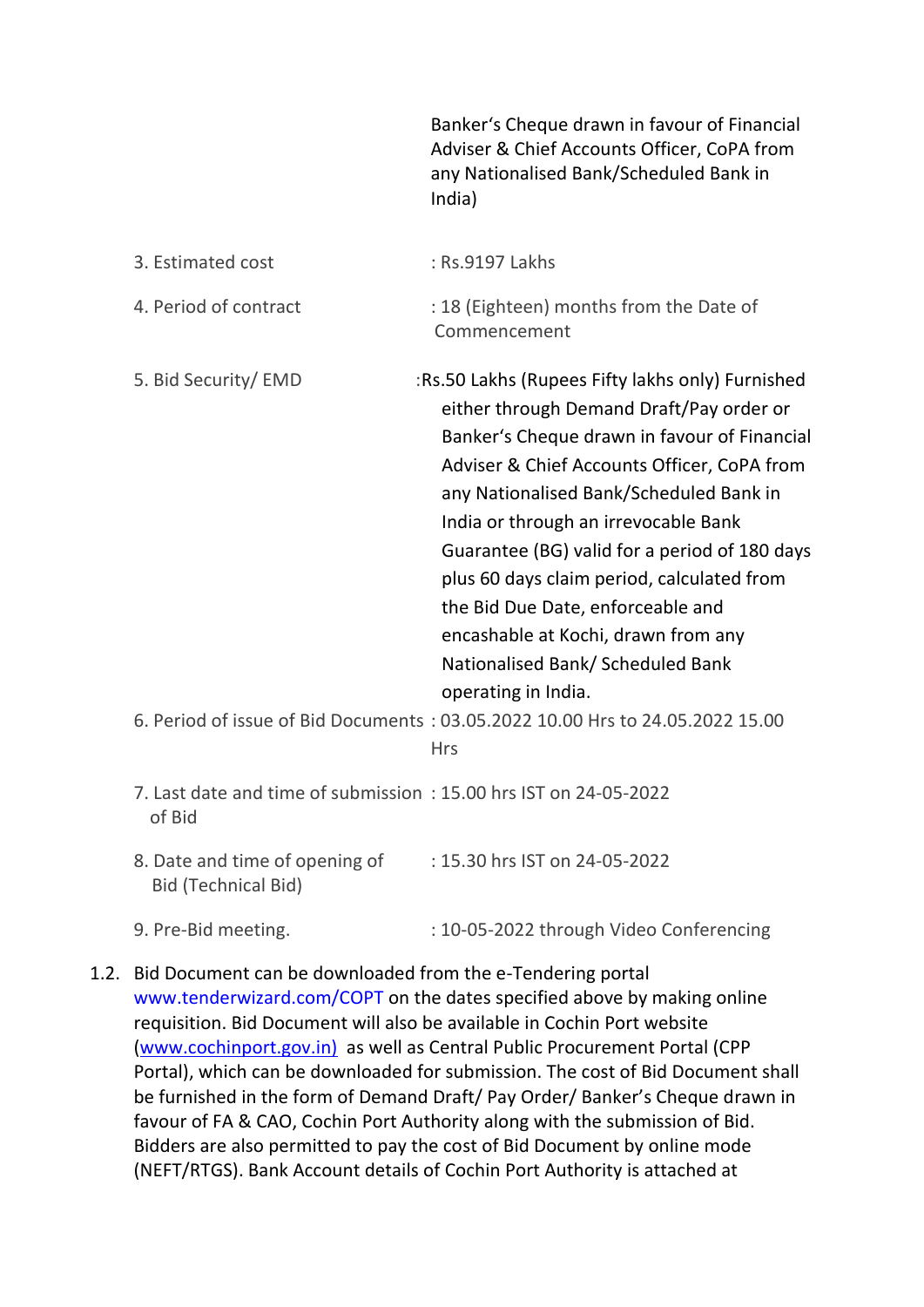Appendix - I. The Bidders shall upload the proof of payment made towards cost of Bid Document along with the Bid Document while submitting the Bid electronically in the e-Tendering Portal.

 **The online Pre-Bid meeting is scheduled to be held at 15 Hrs on 10.05.2022**. The perspective Bidders are required to submit written Pre-Bid queries to the Email address **[ce@cochinport.gov.in.](mailto:ce@cochinport.gov.in)** Intending Bidders may participate in the online Pre-Bid meeting, link for which will be forwarded beforehand.

- 1.3. The Bidders need to obtain the one time User ID & password for log-in to in e-Tender system from the service provider KEONICS by paying registration amount of Rs.1124/-by online Payment using Credit/Debit Card/Net banking or DD in favour of "KSEDCL, Bangalore.
- 1.4. The intending Bidder must have valid Class-II or III digital signature certificate to submit the Bid. For further details and to obtain the digital signature, please contact e-Tender Help Desk No.080-40482000 / 9746118529 / 9605557738.
- 1.5. Tenders shall be submitted "online" strictly in accordance with the Instructions to Bidders and terms & conditions given in the Bid Document.
- 1.6. The Bidder is responsible to download Addenda/Amendments/ Errata/ Replies to the queries of the Bidders etc., if any, issued by the Employer, from the e-Tendering Portal / CoPT Website / CPP Portal before submission of the Bid. Any shortfall in uploading the said Addenda/ Amendments/ Errata/ Replies to the queries of the Bidders etc. duly signed along with the downloaded documents while uploading the Bid, will render the Bid incomplete and incomplete Bid documents may be rejected.
- 1.7. All Bids are to be submitted online only on the website www.tenderwizard.com/COPT. No Bids shall be accepted off-line (Hard copy).
- 1.8. Cochin Port Authority will not be held responsible for any technical snag or network failure during online Bidding. It is the Bidder's responsibility to comply with the system requirements, i.e., hardware, software and internet connectivity at Bidder's premises, to access the e-Tender portal. Under any circumstances, Cochin Port Authority shall not be liable to the Bidders for any direct/indirect loss or damages incurred by them arising out of incorrect use of the e-Tender system or internet connectivity failures.
- 1.9. The Bidder shall submit Originals of: (i) DD /Pay Order/ Banker's Cheque towards the Cost of Bid Document; (ii) Bid Security/EMD (iii) Power of Attorney in favour of signatory(s) to the Bid; (iv) Power of Attorney in favour of signatory(s) to the Bid in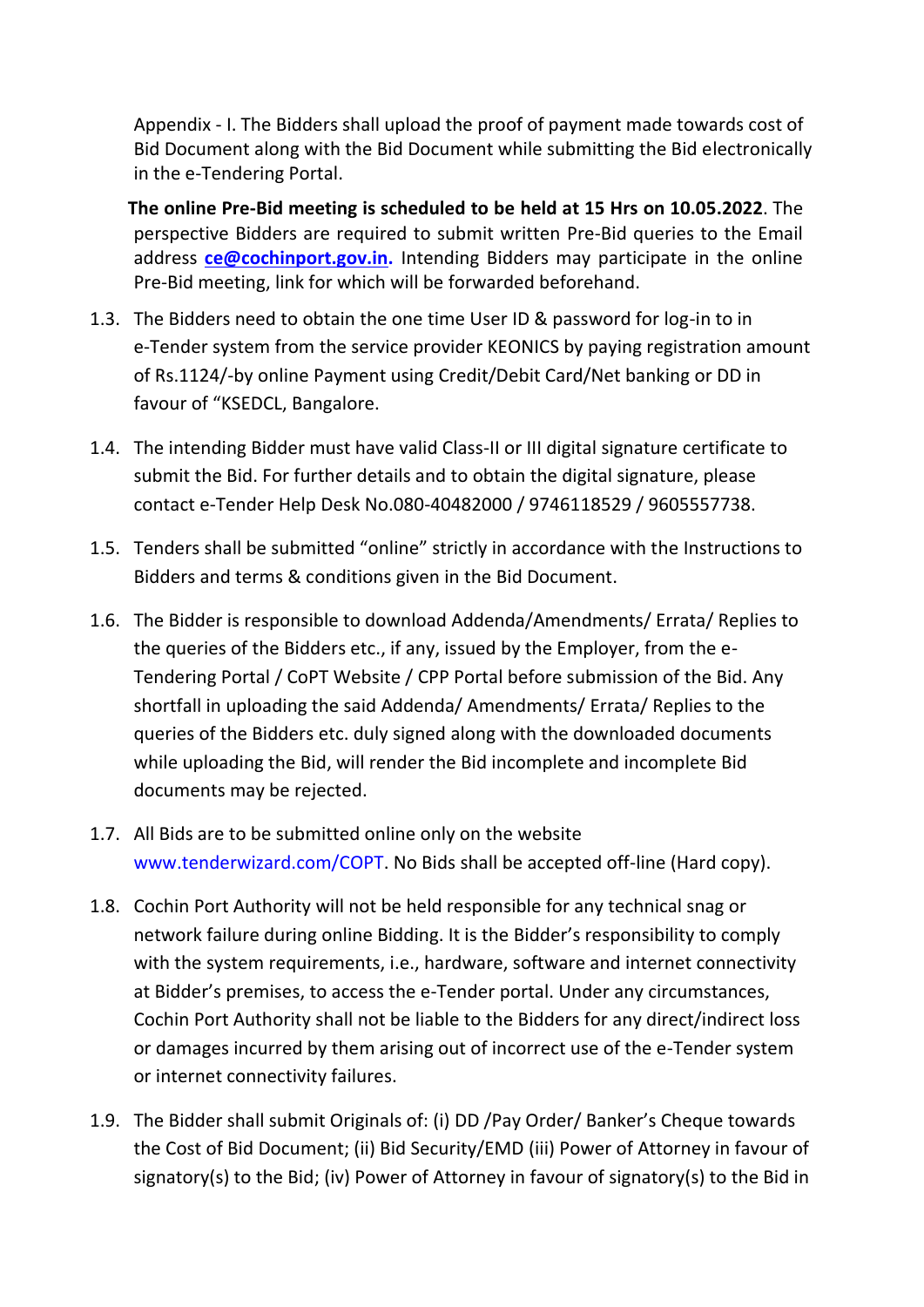the case of JV; (v) JV/Consortium Agreement; (vi) Power of Attorney for Lead Member of JV, if applicable; and (vii) Pre-Contract Integrity Pact; along with letter of submission in a sealed cover to the Chief Engineer, Cochin Port Authority, W/Island, Cochin – 682009, KERALA, before opening date and time of the Bid. Non submission of original financial instrument towards cost of Bid Document, EMD, and Power of Attorney as stated above and Pre-Contract Integrity Pact, before opening date and time of the Bid, will be liable for rejection.

- 1.10. The work involves "Modernization and Upgradation of Cochin Fisheries Harbour including providing equipments and carrying out Dredging work at Thoppumpady, Kochi, Kerala through EPC Contract". The details given in the Scope Matrix, Drawing, Special Conditions of Contract and Milestones are only indicative and the Bidders have to assess the exact work requirement through their own means and sources and accordingly, costing shall be done for the work. It is made clear that the above said statement regarding indicative details of works to be executed does not attract any liability on the Port and the Port cannot be held responsible with any liability on the strength of the said statement.
- 1.12. The site for work is at Cochin Fisheries Harbour at Thoppumpady, Kochi.
- 1.13. MSME Bidders who are registered with District Industries Centre (DIC) or Khadi and Village Industries Commission (KVIC) or Khadi and Village Industries Board (KVIB) or Coir Board or National Small Industries Corporation (NSIC) or Directorate of Handicrafts and Handlooms or Udyog Aadhaar Memorandum or any other body specified by the Ministry of MSME for similar nature of works shall be eligible for issue of Bid Document free of cost. They are required to submit documentary proof of such registration along with the offer, for claiming the available exemptions and a scanned copy of Exemption Certificate duly notarized shall be uploaded in the e – Tender Portal. If the Registration Certificate does not pertain to "Similar Works", the Bid will be rejected.

### **2. MINIMUM ELIGIBILITY CRITERIA:**

### **2.1 EXPERIENCE:**

- 2.1.1 The Bidder shall have proven track record in Detailed Structural and Architectural Design, Engineering, Construction as detailed under Similar Works (Clause 2.1.3 below) and Management of at least one project, in EPC mode in the last 7 (seven) years ending March 2022 and must satisfy the Minimum Eligibility Criteria stated below, for being eligible for further evaluation and selection process.
- 2.1.2 The Bidders should have experience in 'Similar Works during the last 7 years ending March 2022 and it should be either of the following:-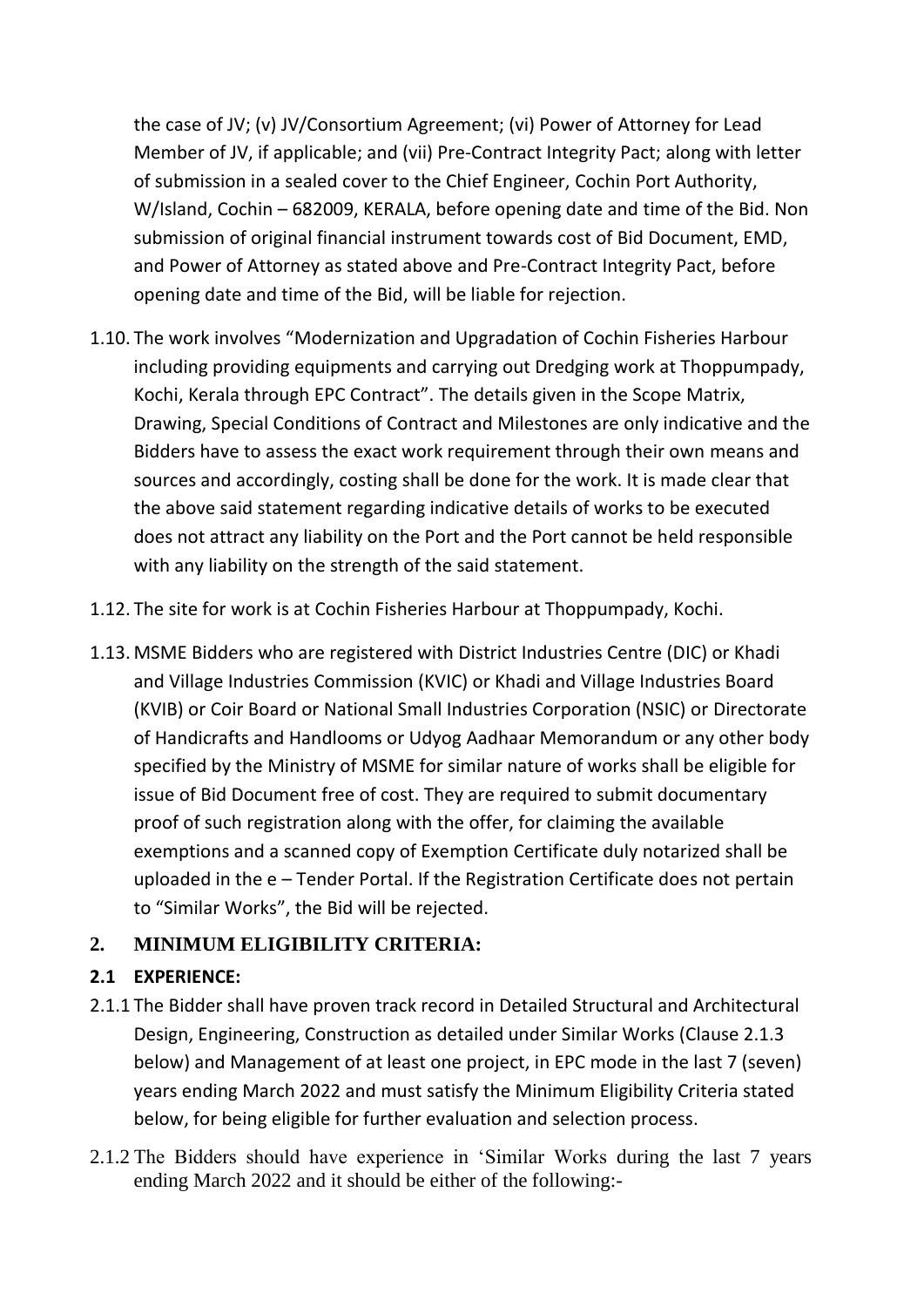- a) One completed Similar Work of contract value not less than Rs.7357.6 lakhs.
- b) Two completed Similar Works of contract value not less than Rs.4598.5 lakhs
- c) Three completed Similar Works of contract value not less than Rs.3678.8 lakhs.
- d) The value of executed works shall be brought to the current costing level by enhancing the actual value of the work upon completion, by using the following enhancement factors:-

| Year before              | Multiplying factor |
|--------------------------|--------------------|
| One year [March, 2021]   | 1.07               |
| Two years [March, 2020]  | 1.14               |
| Three years[March,2019]  | 1.21               |
| Four years [March, 2018] | 1.28               |
| Five years [March, 2017] | 1.35               |
| Six years [March, 2016]  | 1.42               |

**Note:** The Bidders shall enclose the Notary attested copies of work order & completion certificates for Similar Works, indicating performance, date of completion, value of work done etc., from the clients.

2.1.3 **Similar Project/ Work** for this purpose will be infrastructure and commercial buildings. It is clarified that the Infrastructure/ Commercial Buildings are considered as ports/harbour/logistic parks/Multi Storey Building/ Airport Terminals/ Food Park / related infrastructure such as Jetties/wharf/canals/dams/break water etc. having all the allied services like Civil, Architectural, and Engineering Structures, PEB Works/ Steel Works, Mechanical, Electrical, Plumbing, Sewerage system including Treatment Plant, Fire fighting, HVAC & Facade Works.

### **2.2 FINANCIAL CAPACITY:**

The Bidders should have at least an average annual Turnover of Rs.2759.1 Lakhs during the last three financial years from operations. Copies of the audited Annual Balance sheet including Profit & Loss Account Statements of last three financial years, viz., 2018-19, 2019-20 & 2020-21 to be submitted in support of claims. Chartered Accountant's statement regarding Turnover is also to be submitted giving his registration number. In case audited financial statements are not available for the last year, statements relating to 2017-18 shall be furnished.

#### **2.3 EQUIPMENT CAPABILITIES**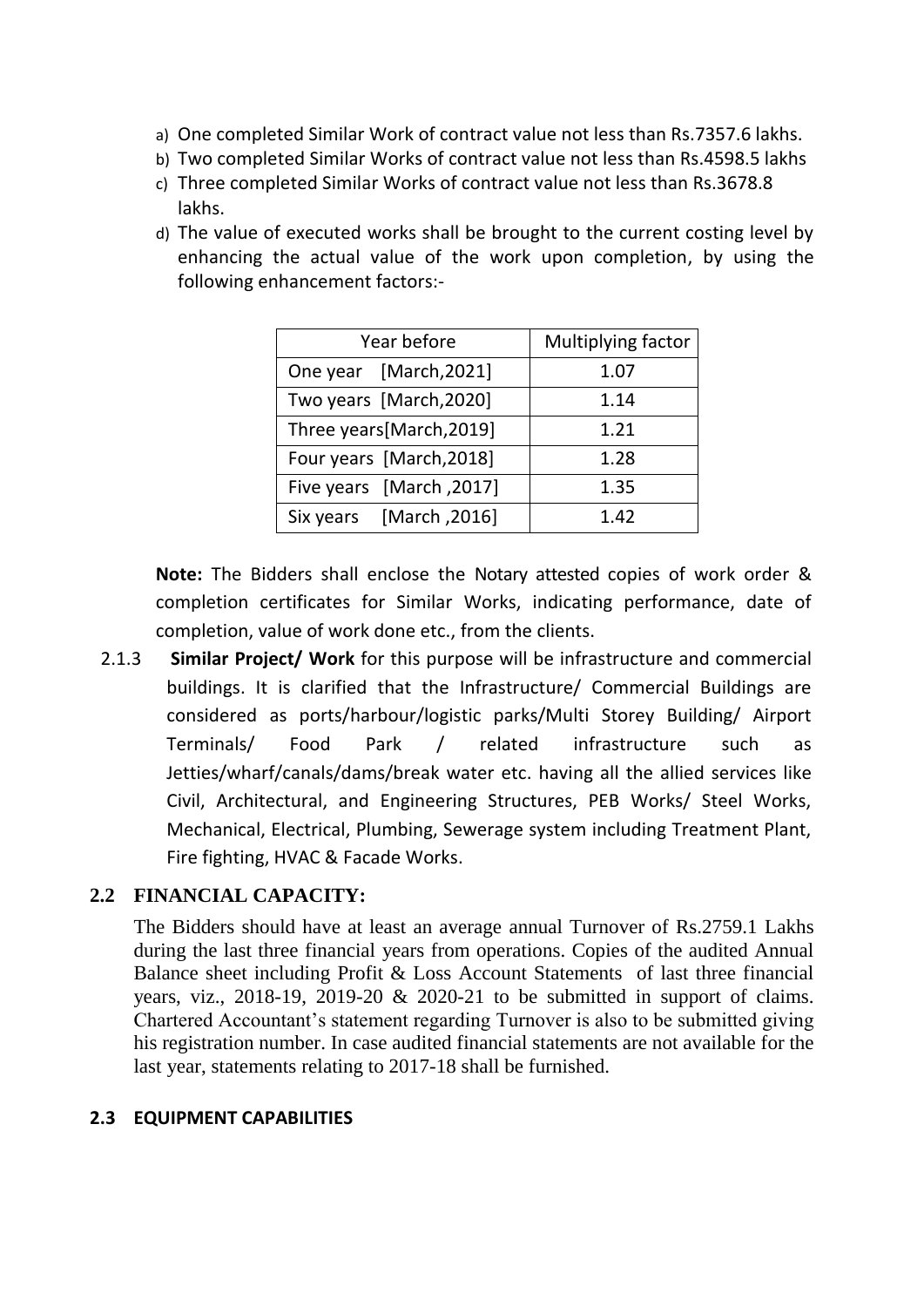The Bidder should own or should have assured ownership to the following key items of equipment in full working order and must also demonstrate that, best on known commitments; they will be available for the work under the proposed contract

| SI No          | <b>Name of Equipment</b>                                          |
|----------------|-------------------------------------------------------------------|
| 1              | Construction crane like Tower Crane of suitable capacity-1 No     |
| $\overline{2}$ | Batching Plant ( $15-20$ cum capacity) - 1No.                     |
| 3              | Concrete Pumps of 10 & 15 cum capacity-1No.                       |
| 4              | Air compressors with pneumatic chisel attachment for cutting hard |
|                | strata-1No.                                                       |
| 5              | Tippers 12 to 14 m3 capacity $-2$ nos                             |
| 6              | Excavator cum loader with 1 cum bucket capacity - I No.           |
| 7              | Transit Mixers (4.5 cum capacity) $-2$ nos                        |
| 8              | Graders-01 no.                                                    |
| 9              | Vibratory Rollers -02 nos                                         |

#### **Note:-**

 Definite proof of availability of above machineries shall be submitted. For firm arrangements of the above equipment, Bidders shall submit an Undertaking of the equipment supplier on the letter head, signed by the authorized representative.

#### **3. Other Eligibility Considerations**

- 3.1 Even though the Bidders meet the above qualifying criteria, they are subject to be disqualified if they have:
	- i) made misleading or false representations in the forms, statements and attachments submitted in proof of the eligibility requirements; and/or
	- ii) record of poor performance such as abandoning the works, not properly completing the contract, inordinate delays in completion, litigation history, barred by the Central / State Government from participating in any project or financial failures etc.
- 3.2 The Bidder should have valid GST Registration Certificate and PAN Copies of supporting documents to be attached.
- 3.3 The Bidder should not have been blacklisted /debarred by any Govt. of India Organizations / PSU/ PSE / Govt. Depts./reputed Private Sector Companies etc. for breach of any applicable laws or violation of regulations or breach of contractual agreement or rendering unsatisfactory services during the last 3 (Three) years. (Self-declaration to be submitted by the bidder along with their application).
- 3.4 The Bidders having EPF and ESI registration only shall be considered for qualification in the Bids, if applicable, as per EPF /ESI Acts. In case, the Bidder does not have the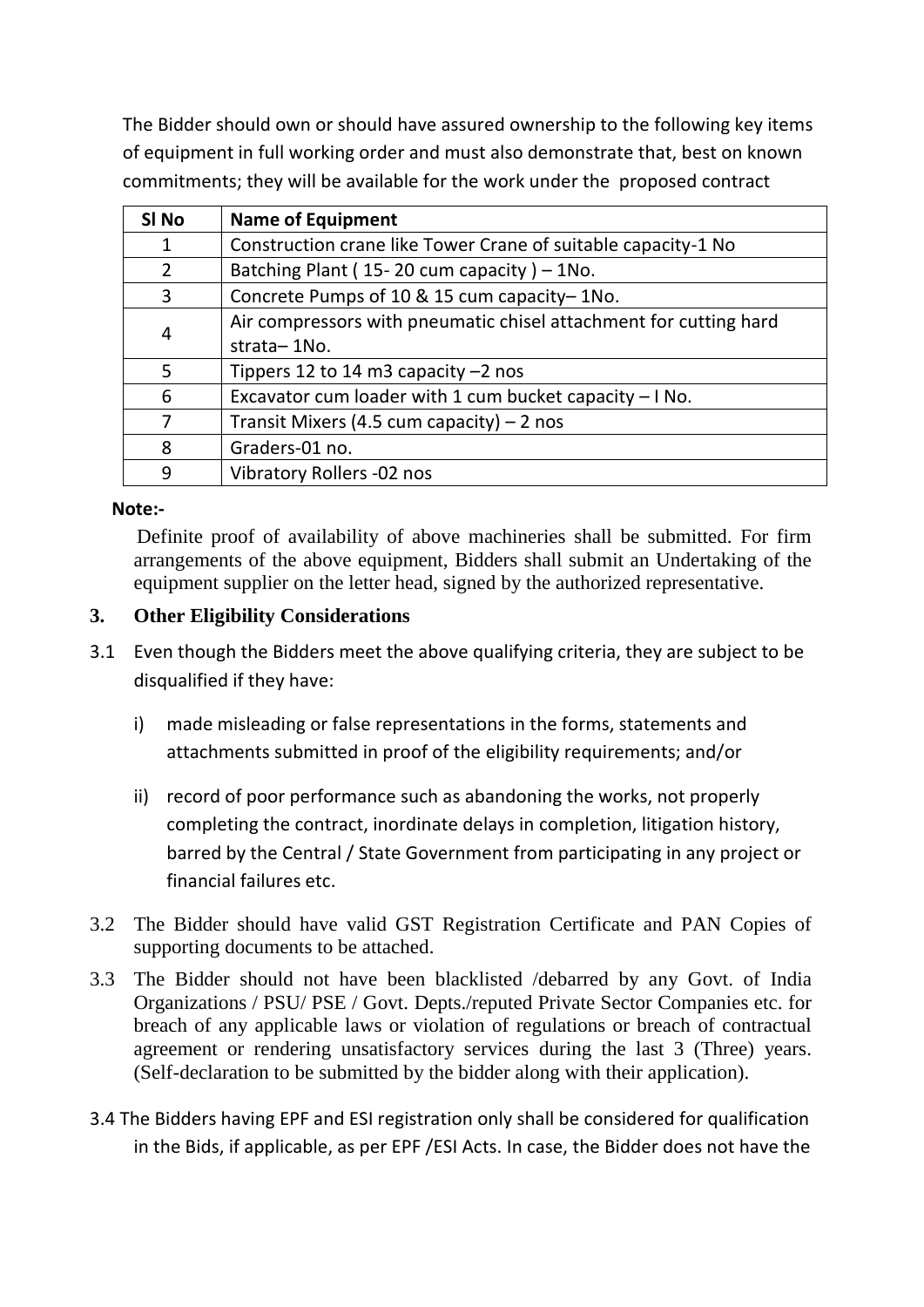required number of employees which makes such registration mandatory, an Undertaking to this effect shall be furnished.

#### 3.5 **VALIDITY**:

The Bids shall be valid for a period of 180 days from the date of opening of Technical Bid. CoPA reserves their right to request for extension of validity for a specific time from the Bidders. The request and the response there to, shall be made in writing by post or by Fax/E- mail. However, in the event of the Bidder agreeing to the request for extension, he shall not be permitted to modify his tender; the Bidder shall correspondingly extend the validity of the tender, ie, the extension shall be unconditional.

- 3.6 Bidders are advised to submit their Price Bids based on their own assessment, design and detailed drawings, considering the layout, Technical Specifications, terms and conditions contained in the Bid Document after going through the prevailing conditions at site.
- 3.7 **Integrity Pact (IP**) shall cover this tender throughout its various phases, and IP would be deemed as a part of the contract through an appropriate provision. The Bidders should sign and submit an "Integrity Pact" to be executed between the Bidder and Cochin Port Authority in the Bid. Bids not accompanied by a duly signed "Integrity Pact" shall be liable for rejection. IP would be implemented through the following Independent External Monitor (IEM) for this tender:
	- i) Shri. M.J.Joseph, ICAS (Retd) 37, Da Costa Square 3<sup>rd</sup> Cross, Cooke Town Bangalore- 560084 Email: [joseph.iem@cochinport.gov.in](mailto:joseph.iem@cochinport.gov.in) ii) Shri. Punati Sridhar, IFoS (Retd) 8C, Block-4, 14-C Cross ` MCHS Colony, HSR 6 th Sector
		- Bangalore- 560102
			- Email: Sridhar.iem@cochinport.gov.in
- 3.8 At any time before the due date for submission of proposals, the Employer may, for any reasons, whether at its own initiative or in response to a clarification requested by the Bidders, modify the documents by amendment and these amendments shall be binding on the bidders. The Addendum/Corrigendum, if any, shall only be hosted in the e-Tender Portal, CPP Portal as well as in the website of the Cochin Port Authority. It is the responsibility of the Bidders to download such Addenda/ Corrigenda hosted in the Portals / Website and submit the same duly